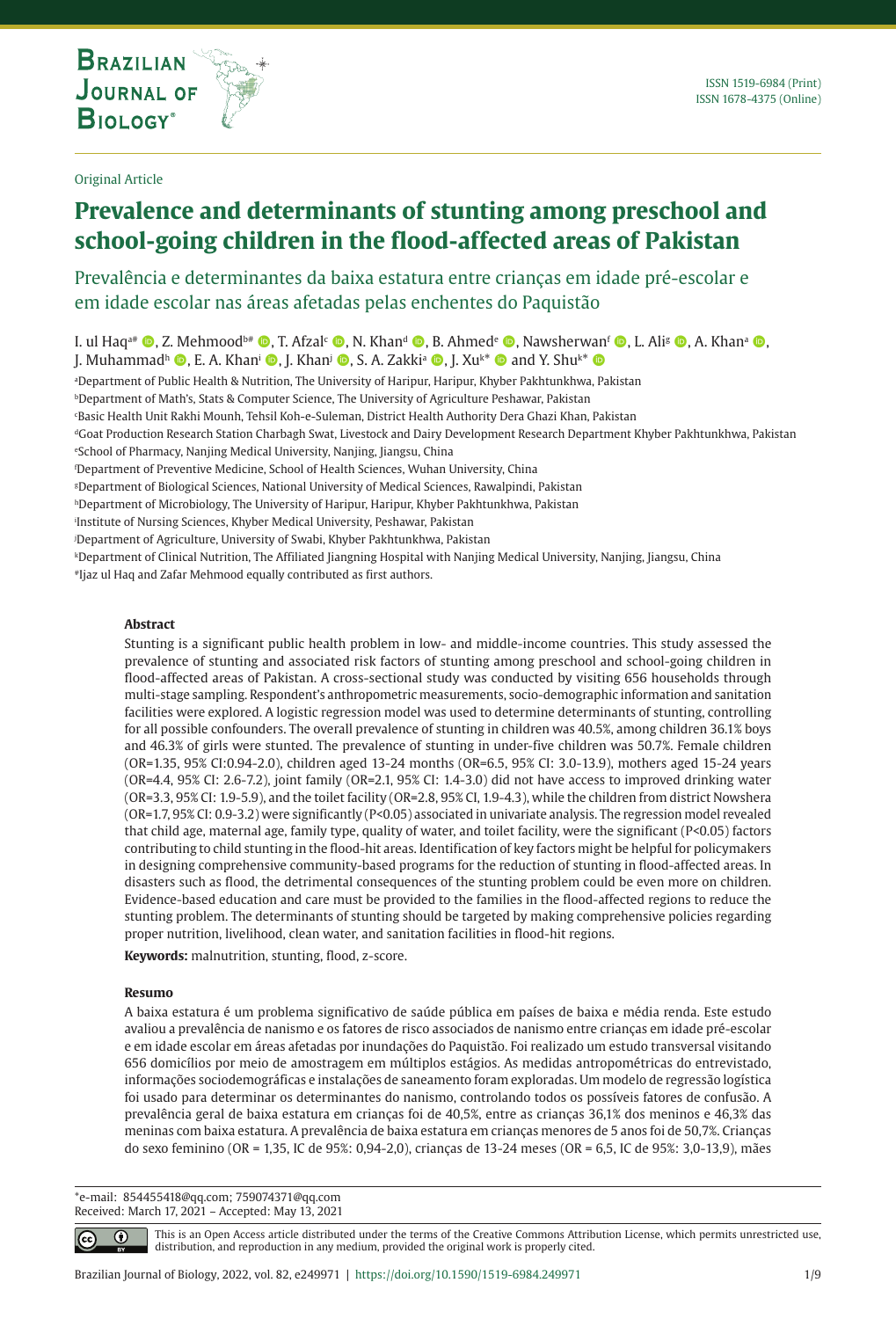de 15-24 anos (OR = 4,4, IC de 95%: 2,6-7,2), família conjunta (OR = 2,1, IC 95%: 1,4-3,0) não tiveram acesso a água potável de qualidade (OR = 3,3, IC 95%: 1,9-5,9) e a banheiro (OR = 2,8, IC de 95%, 1,9-4,3), enquanto as crianças do distrito de Nowshera (OR = 1,7, IC de 95%: 0,9-3,2) foram significativamente (P < 0,05) associadas na análise univariada. O modelo de regressão revelou que a idade da criança, idade materna, tipo de família, qualidade da água e banheiro foram os fatores significativos (P < 0,05) que contribuíram para a baixa estatura infantil nas áreas afetadas pelas enchentes. A identificação de fatores-chave pode ser útil para os formuladores de políticas no planejamento de programas comunitários abrangentes para a redução da baixa estatura em áreas afetadas pelas enchentes. Em desastres como enchentes, as consequências prejudiciais do problema de baixa estatura podem ser ainda maiores para as crianças. Educação baseada em evidências e cuidados deve ser fornecida às famílias nas regiões afetadas pelas enchentes para reduzir o problema de nanismo. Os determinantes do retardo de crescimento devem ser almejados pela formulação de políticas abrangentes sobre nutrição adequada, meios de subsistência, água potável e instalações de saneamento nas regiões afetadas pelas enchentes.

**Palavras-chave:** desnutrição, nanismo, inundação, pontuação z.

## **1. Introduction**

Malnutrition is a primary cause of mortality and morbidity of children, leading to 45% of under-5 deaths (Gbogbo and Thonneau, 2019). According to an estimate, 159 million under-5 children are stunted globally (Schrijner and Smits, 2018). Malnutrition has become a severe problem in underdeveloped countries and natural disaster affected regions (Jaspars and Young, 1995). Chronic under-nutrition is pervasive in most low-income countries, hit by a natural disaster (Evans and Bassani, 2018), resulting in low levels of human performance. Stunting is an important anthropometric measure used for assessing child undernutrition in developing countries (Stevens et al., 2012). In 2005, approximately 178 million children under five years of age in low- and middle-income countries were stunted (Monteiro et al., 2010).

Child growth and development in early life is critical because it could lead to stunting based child chronic under-nutrition, if not adequately monitored (Wang et al., 2009). Stunting is mainly related to slowing physical and cognitive growth, likely to have dangerous long-term consequences (Saeed et al., 2017). Stunting ultimately affects the developmental prospects of nations and thus serves as a marker for poverty and underdevelopment. The children considered too small for their age when the height for age (HAZ) value be less than minus two standard deviations (-2SD) from the WHO Child Growth Standards median of the reference population (WHO, 2002). Stunting refers to the failure to reach linear growth potential due to inadequate nutrition and poor health (Bhutta et al., 2011).

Inadequate food or nutrients, food insecurity, disease burden and economic inequality leads to stunting in children (Haq et al., 2020; Hong, 2007; Shinsugi et al., 2015). More often, the stunting problem arises at about six months of age when children are shifting from breast milk to complementary poor quality foods (Souganidis, 2012). The consequences of stunting are poor school performance, increasing the chance of morbidity and mortality. Stunting leads to a reduction in children's size, so it is also affected to reduce work capacity (Cheah et al., 2010; Chirwa and Ngalawa, 2008).

Across Pakistan, 43.7% of children under five were stunted in 2011 compared to 41.6% in 2001 (Bhutta et al., 2011). The stunting rates: 70.5% in 1977; 62.5% in 1985-87; 42.7% in 1990-94, 54.5% in 1990-91 and 41.5% in 2001 in Pakistan (Zulfiqar Bhutta, 2012). According to the

Pakistan National Nutrition Survey 2018, the prevalence of stunting among children under five years of age was 40.2% (UNICEF, 2018).

Flood severely disrupts the livelihood in low-resource settings. Natural disasters like flood and tsunami cause direct economic losses and physical injuries, and long term psychological impacts, including post-traumatic stress disorder and anxiety in the affected population (Dai et al., 2017; van Griensven et al., 2006). Basic health, social services, and water and sanitation services disrupt and become a challenge for the health care provider during flooding, which might affect the child's nutritional status (Rodriguez-Llanes et al., 2016).

Severe monsoon rains commenced in late July 2010, triggering the worst floods to hit Pakistan since 1929, sweeping through various provinces, Federally Administered Tribal Areas and Azad Jammu Kashmir. The National Disaster Management Authority (NDMA) reported that more than 20 million people out of Pakistan's population of 170 million are affected by the floods. Khyber Pakhtunkhwa (KP), the northwest frontier province, suffered 58% deaths, 41% injuries and 16% damaged houses of the total instances in Pakistan. Massive losses in agriculture and livestock production have seriously affected the food and nutritional security of flood-hit families (NDMA, 2011). This disaster has brought to light the pre-existence of widespread child malnutrition (acute and chronic) across the province and, thus, a direct consequence of their lower social status, less food available to them, and difficulty accessing healthcare facilities.

In this study, stunting was used as the imperative index of nutritional status of preschool going children (5-60 months) and school-going children (>5 to 12 years of age) in flood-hit areas of KP Province, Pakistan. The current study aimed to find the prevalence and determinants of stunting among preschool (0-5 years) and school-going (6-12 years) children in the flood-affected areas in KP, Pakistan.

## **2. Methods**

#### *2.1. Study population, setting and sampling strategy*

The current study was a cross-sectional study conducted in flood-affected areas of KP Pakistan, including Charsada, Nowshehra, and Dera Ismail Khan districts from June 2014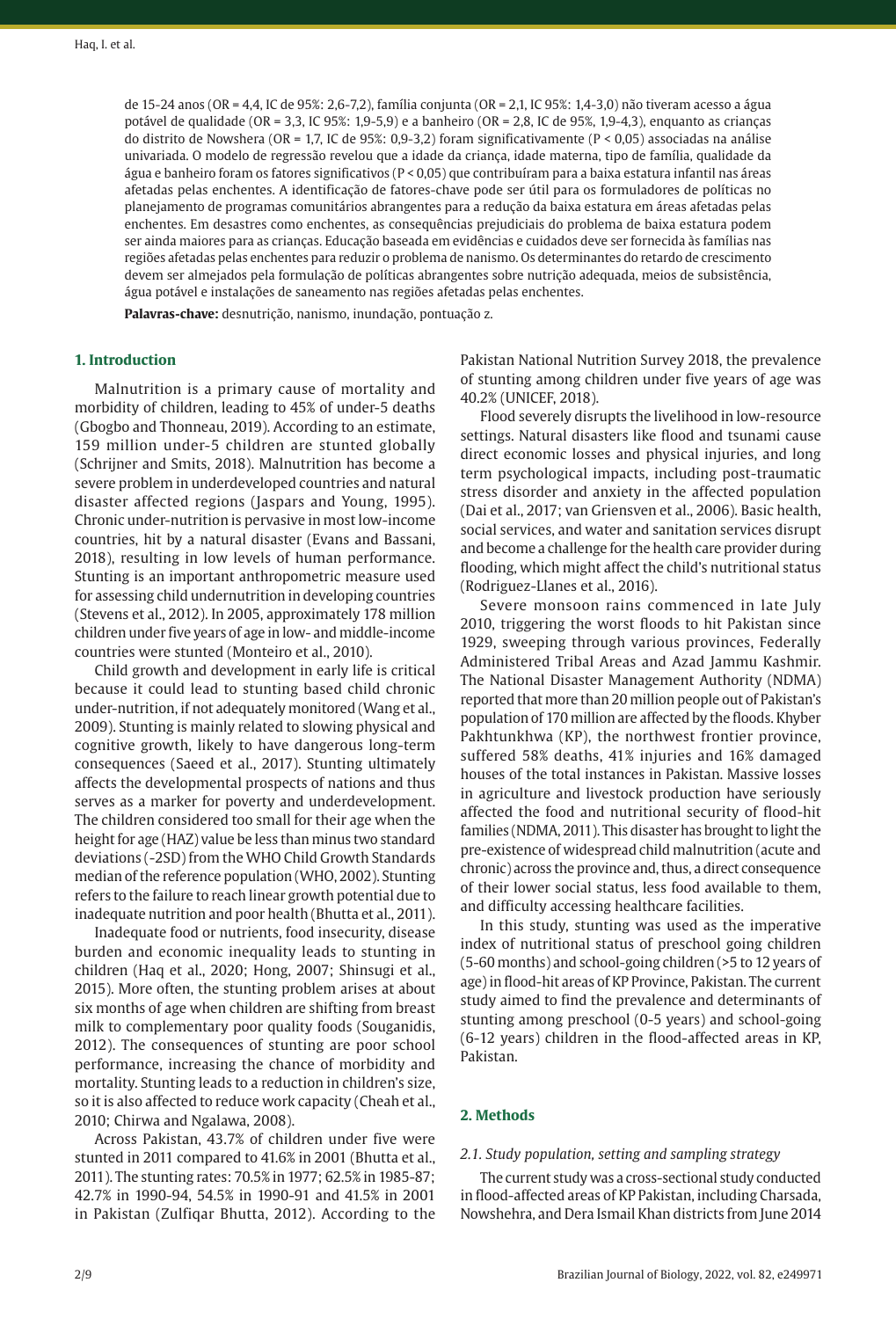to June 2016. The study included 656 preschools and school-going children (Magnani, 1999) aged 1-12 years. Sample size was calculated by the standard formula (n=1.96<sup>2</sup> x 0.309 (1-0.309)/0.052= 328). The calculated sample size was multiplied by the Design Effect (DE), generally assumed 2. The final sample size was n = 656. A total of 540 samples from the targeted areas were collected for the requisite data in the project's first year. The remaining samples were investigated in the second year as per the recommended sample size and enumeration plan.

Multi-stage sampling and simple random sampling technique were used for the selection of sites and samples, respectively. District-wise data and samples detail were divided according to tehsils & union councils (UCS) and sub-divided according to villages. The respondent's household was visited at specific intervals by the trained personnel. Chronically ill and children of nonconsenting parents were excluded from the study.

This research was carried out in accordance with the Declaration of Helsinki's guidelines, and all procedures involving research study participants were approved by the University of Agriculture Peshawar's ethical committee (IRB#002). All the study's respondents signed written informed consent.

#### *2.2. Data collection procedure*

A questionnaire in English and local languages (Urdu and Pashto) based on a rapid assessment field survey was developed, pretested on 40 samples, and appropriate modifications were made. Data were collected through a modified questionnaire by trained and experienced personnel.

#### *2.3. Socioeconomic information and anthropometry*

Weight was measured through a digital scale up to 0.1 kg. Recumbent length was calculated for under two years' children using a length board, and for the rest, standing height up to 0.1 cm by using a stadiometer was measured. Z-score was calculated to find out the length for age (LFA), and height for age (HFA) according to the WHO criterion (Dang et al., 2014; Haq et al., 2020; WHO, 2007).

Demographic and socioeconomic information consisted of gender, child age, maternal age, the status of household (internally displaced people (IDPs) or host), family type (joint or nuclear family), family size (small=<5 members, medium=5-10 members, large=>10 members), father and mother's occupation (not working, part-time working, full-time working), monthly income in Pakistani rupees, father education (educated refers to people who attended school and could read and write, illiterate), mother education (educated refers to people who attended schools and could read and write, illiterate), water quality (improved=protected water from well, tube well or springs, not improved= unprotected water from river\canal\stream\pound) and household toilet facility (Flush, pit latrine, no facility).

#### *2.4. Statistical analysis*

ENA (Emergency Nutrition Assessment) for Smart (www.scribd.com) software calculated z-scores. Children whose LFA/HFA less than −2 SD of the WHO Child Growth

Standard median were considered stunted. Descriptive statistics, like frequency and percentage, were used. SPSS F20 (SPSS, Chicago, IL, USA) was used for further analysis. A logistic regression model was used to determine the determinants of child stunting. Odds ratio (OR) and 95% confidence intervals (CIs) were calculated for the strength of association. A proposed data-adaptive stopping criterion was used based on minimum bootstrap cross-validated prediction error and thereafter selecting the best possible model. This strategy has the advantage of conducting variable selection by optimizing the appropriate stopping criterion and evaluating the chosen sub-model's predictive accuracy at the same time. The main idea was to use bootstrap K-fold cross-validation for calculating the prediction error for various cut-off values to enter or remove a predictor variable(s) from the model. The program chooses the cut-off values with the minimum bootstrap cross-validated prediction error fit the final logistic regression model (Mahmoood and Salzman, 2016). We used our R statistical software/language codes for the collected data for the final model (Supplementary File Table 1). P<0.05 were considered statistically significant.

## **3. Results**

## *3.1. Socioeconomic and demographic characteristics of the study population*

Among the 656 children, there were 371 (56.6%) boys, 285 (43.4%) girls, and 298 (45.4%) preschool going children, while the remaining 358 (54.6%) were school-going children. The percentage of joint and nuclear families was 282 (43%) and 374 (57%). Regarding parental education level, 372 (56.7%)of mothers and 311 (47.4%) of fathers were illiterate. The monthly income of the majority of the household, 284 (43.3%), was higher than Rs. 15000. About 94.8% of mothers were housewives. The majority, 536 (81.7%), of households were using an improved source of water, and 201 (30.6%) of households have no washroom facility (Table 1).

## *3.2. Prevalence of stunting*

Table 2 reveals the greatest absolute burden of under-five stunted children in the flood-hit areas of KP. The global prevalence of stunting based malnutrition (<-2 z-score) in children under five years was found 151 (50.7%) whereas prevalence of moderate malnutrition (<-2 z-score and >=-3 z-score) was 34 (11.4%) and very high prevalence of severe malnutrition (<-3 z-score) was 117 (39.3%). Stunting affects more girls than boys. It was observed that the global prevalence of stunting under-five years of female children 81 (57.9%) is high as compared to male children 70 (44.3%). Similarly, the prevalence of moderate and severe malnutrition in female children, 20 (14.3%) and 43.6%, respectively, is high as compared to male children 14 (8.9%) and 56 (35.4%). From these figures, the burden of stunting was higher in preschool-going children than in school-going children. The overall prevalence of stunting in preschool and school-going children recorded is 266 (40.5%), out of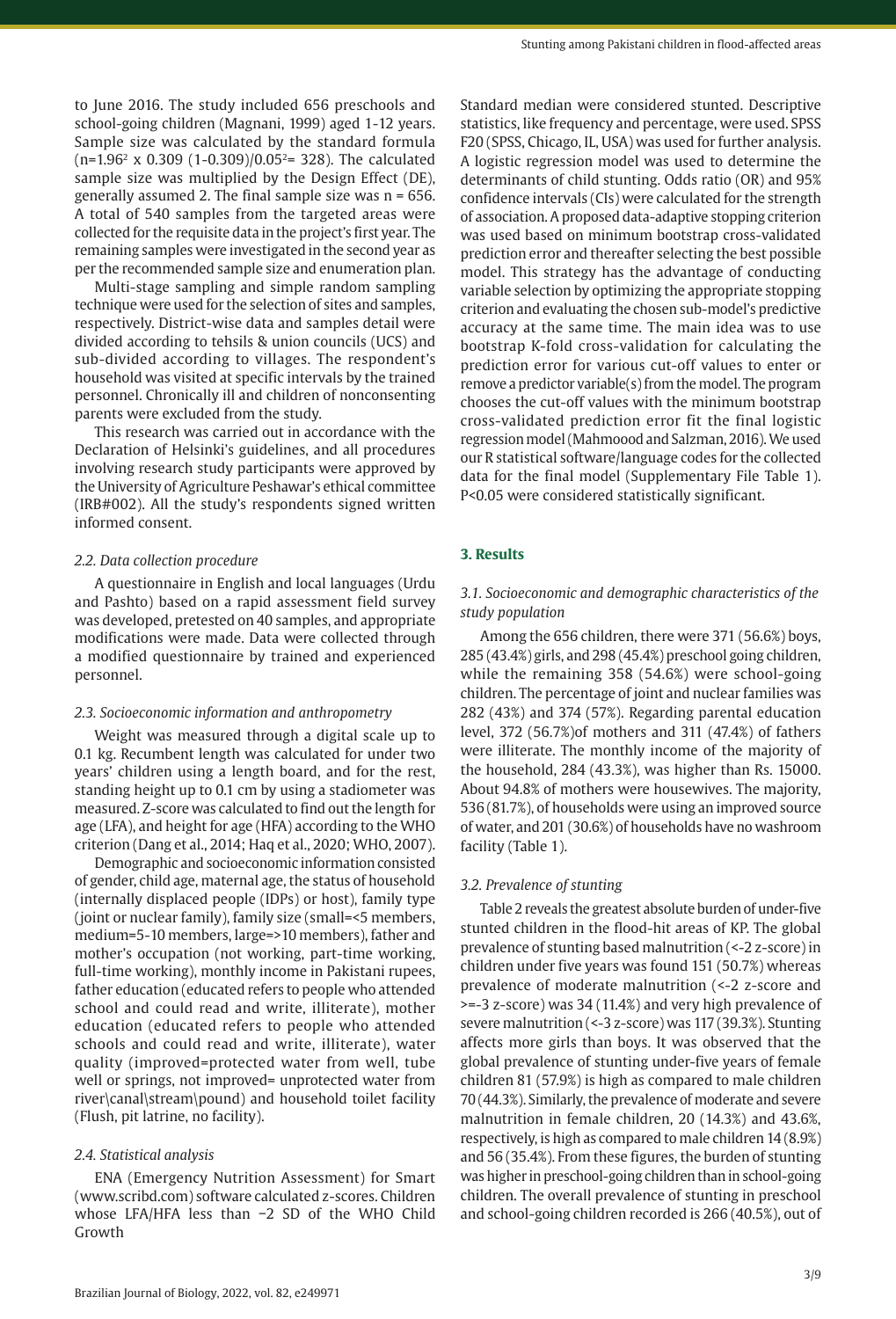| <b>Factors</b>                         |                            | Frequency;<br>$N = 656$ | Percentage<br>(%) |  |
|----------------------------------------|----------------------------|-------------------------|-------------------|--|
| <b>Gender of the</b>                   | Male                       | 371                     | 56.6%             |  |
| child                                  | Female                     | 285                     | 43.4%             |  |
| Age of                                 | $1 - 12$                   | 7                       | 1.1%              |  |
| the child<br>(months)                  | $12 - 24$                  | 45                      | 6.9%              |  |
|                                        | 25-36                      | 62                      | 9.5%              |  |
|                                        | >36                        | 542                     | 82.6%             |  |
| <b>Maternal</b> age                    | $15 - 24$                  | 165                     | 25.2%             |  |
| (years)                                | 25-34<br>258               |                         | 39.3%             |  |
|                                        | >34                        | 233                     | 35.5%             |  |
| <b>Status of the</b>                   | Host                       | 600                     | 91.5%             |  |
| household                              | <b>IDP</b>                 | 56                      | 8.5%              |  |
| <b>Family type</b>                     | Joint family               | 282                     | 43.0%             |  |
|                                        | Individual<br>family       | 374                     | 57.0%             |  |
| <b>Family size</b>                     | Small                      | 166                     | 25.3%             |  |
|                                        | Medium                     | 278                     | 42.4%             |  |
|                                        | Large                      | 211                     | 32.2%             |  |
| <b>Occupation</b>                      | Not working                | 34                      | 5.2%              |  |
| of father                              | Part-time<br>34<br>working |                         | 5.2%              |  |
|                                        | Full time<br>working       | 588                     |                   |  |
| <b>Occupation</b>                      | Not Working                | 622                     | 94.8%             |  |
| of mother                              | Part-time<br>working       | 14                      | 2.1%              |  |
|                                        | Full time<br>working       | 20                      |                   |  |
| Income                                 | 5000-10000                 | 181                     | 27.6%             |  |
| $(PKR)^*$                              | 10001-15000                | 191                     | 29.1%             |  |
|                                        | >15000                     | 284                     | 43.3%             |  |
| Father                                 | Literate                   | 345                     | 52.6%             |  |
| education                              | Illiterate                 | 311                     | 47.4%             |  |
| <b>Mother</b>                          | Literate                   | 284                     | 43.3%             |  |
| education                              | Illiterate                 | 372                     | 56.7%             |  |
| <b>Water quality</b>                   | Improved                   | 536                     | 81.7%             |  |
|                                        | Not Improved               | 120                     | 18.3%             |  |
| <b>Districts</b>                       | Charsadda                  | 280                     | 42.7%             |  |
|                                        | Nowshera                   | 276                     | 42.1%             |  |
|                                        | Dera Ismail<br>Khan        | 100                     | 15.2%             |  |
| The facility<br>of toilet<br>available | Flush/Pit<br>Latrine       | 455                     | 69.4%             |  |

**Table 1.** Socioeconomic and demographic characteristics of the study population.

PKR=Pakistani rupees.

which 85 (13.0%) moderately stunted (< -2SD and ≥-3SD) and 181 (27.6%) are severely stunted  $(< -3SD)$ .

Out of 656 children, 60.4% of boys and 39.6% of girls were normal (non-stunted) (Supplementary Figure 1). It reveals that female children are comparatively more vulnerable to malnutrition. Among the districts, district Nowshera was more exposed (49.03%) than districts Charsadda and Dera Ismail Khan [35.02% and 15.95%, respectively; Supplementary Figure 2). There was a decreasing trend with the age of children because there is a high prevalence of stunting at low age groups compared to the higher age group (>36 months; Supplementary Figure 3). Children with flush/pit latrine facilities in their households were less likely to be under-nutrition than children having no facility (Supplementary Figure 4). There was a clear indication that children living in district Nowshera and Charsadda were most suspicious of malnutrition based on stunting (Supplementary Figure 5). The pyramid shown in Supplementary Figure 6 describes the stunted rates for different child age groups stratified according to the gender of the children. It indicates that female children were slightly more likely to be under-nutrition as compared to male children.

## *3.3. Determinants of stunting*

We calculated odds ratios using logistic regression and explored the fitted statistical model to investigate the effect of various socioeconomic and demographic determinants on stunting (Supplementary Table 2). In univariate analysis, female children (OR=1.35, 95% CI:0.94-2.0), children aged 13-24 months (OR=6.5, 95% CI: 3.0-13.9), mothers aged 15-24 years (OR=4.4, 95% CI: 2.6-7.2), joint family (OR=2.1, 95% CI: 1.4-3.0) did not have access to improved drinking water (OR=3.3, 95% CI: 1.9-5.9), and the toilet facility (OR=2.8, 95% CI, 1.9-4.3), while the children from district Nowshera (OR=1.7, 95% CI: 0.9-3.2) were significantly associated (P<0.05) with stunting based chronic undernutrition.

The final model in Table 3 shows that child age, maternal age, family type, quality of water, and toilet facility, were the significant factors (P<0.05) contributing to child stunting in the flood-hit areas. The summary statistics for the final model has been shown in Supplementary Table 1.

## **4. Discussion**

We used stunting as an imperative measure of the nutritional status of preschool and school-going children in the flood-hit areas of KP, Pakistan. The prevalence of malnutrition (50.7%) calculated as a measure of stunting in children under five years of age was substantially higher in the flood-hit areas of KP. We also explored the prevalence of stunting in preschool and school-going children's in the target population and its associated socioeconomic and demographic risk factors. 266 (40.5%) were globally stunted, whereas 27.6% (181/656) were severely stunted. In this study, only stunting in children has been documented according to the objective of the study instead of dwarfism. Stunting and dwarfism are different, as stunting is type of chronic malnutrition, while dwarfism can be caused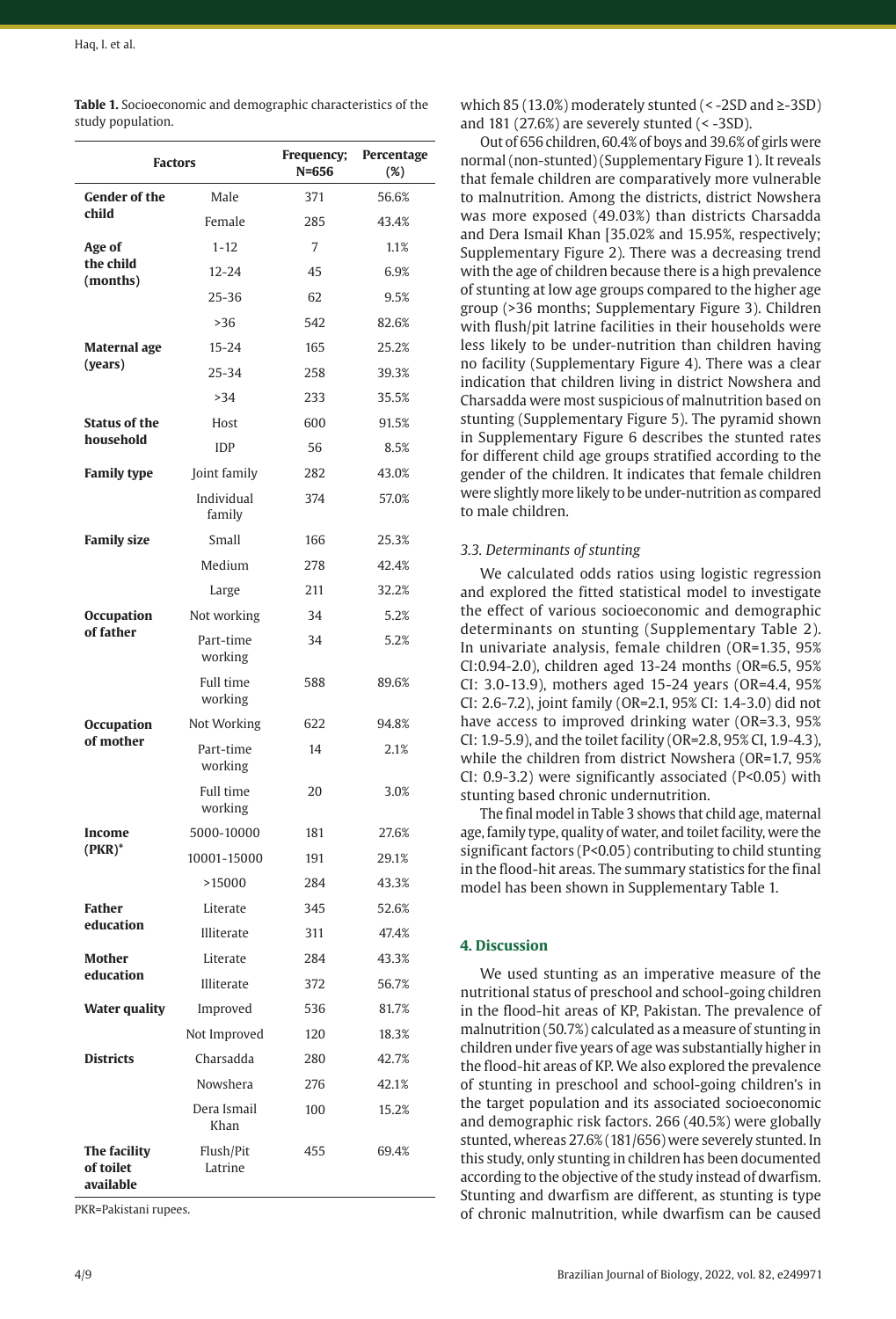|  | . |  |
|--|---|--|
|  |   |  |
|  |   |  |

by other systemic diseases, such as hormonal or genetic problems. Flood disrupts the nutritional status of children. A study conducted in flood-affected areas of Pakistan earlier concluded that flood negatively impacts mid-class-based children under five malnutrition (Haq et al., 2021).

The prevalence of stunting is high around the globe. De-Onis et al. (2012) measured the prevalence of stunting in Switzerland using the data from 1990-2010 and concluded that several stunted children under five ages were 171 Million in Switzerland and 167 Million in developing countries. Their study found that the prevalence of stunted children under five decreased from 39.7% in 1990 to 26.7%

in 2010. They forecasted that the trend of stunting to be 21.8% or 142 million in 2020.

UNICEF (2013) reported that globally, more than one quarter (26%) of children under five years of age were stunted in 2011 – roughly 165 million children worldwide. But this burden is not evenly distributed around the world. Sub-Saharan Africa and South Asia are home to three-fourths of the world's stunted children. Fourteen countries, including Pakistan, are home to 80 percent of the world's stunted children (UNICEF, 2013).

Comparison between the extent of stunting in flood-hit areas with non-flood hit areas might be helpful. According

5/9

| <b>Table 2.</b> Prevalence of stunting by gender. |  |
|---------------------------------------------------|--|
|---------------------------------------------------|--|

|                                         | All (n)% (95% CI)        | Boys (n)% (95% CI)     | Girl $s(n)$ % (95% CI)      |
|-----------------------------------------|--------------------------|------------------------|-----------------------------|
| Children aged 5-60 months (n=298)       |                          | $(n=158)$              | $(n=140)$                   |
| <sup>a</sup> Global malnutrition        | $(151)50.7(45.0-56.3)$   | $(70)44.3(36.8-52.1)$  | $(81)$ 57.9 $(49.6 - 65.7)$ |
| <b>Moderate malnutrition</b>            | $(34)11.4(8.3-15.5)$     | $(14)8.9(5.4-14.3)$    | $(20)14.3(9.4-21.0)$        |
| <i>Severe</i> malnutrition              | $(117)39.3(33.9-44.9)$   | $(56)35.4(28.4-43.2)$  | $(61)43.6(35.6-51.8)$       |
| <i>d</i> Whole child population (n=656) |                          | $(n=371)$              | $(n=285)$                   |
| <sup>a</sup> Global malnutrition        | $(266)40.5(36.9 - 44.4)$ | $(134)36.1(31.4-41.1)$ | $(132)46.3(40.6-52.1)$      |
| <sup>b</sup> Moderate malnutrition      | $(85)13.0(10.6-15.7)$    | $(38)10.2(7.6 - 13.7)$ | $(47)$ 16.5 $(12.6 - 21.2)$ |
| <sup>c</sup> Severe malnutrition        | $(181)27.6(24.3-31.1)$   | $(96)25.9(21.7-30.6)$  | $(85)29.8(24.8-35.4)$       |

a Global malnutrition (<-2 z-score); bModerate malnutrition (<-2 z-score and >=-3 z-score); c Severe malnutrition (<-3 z-score); dWhole child population includes both preschool and schoold going children; CI=Class interval.

**Table 3.** Variables in the Equation Using Automated Model Selection Method with  $\alpha_{\text{in}} = 0.16$  and  $\alpha_{\text{out}} = 0.21$ .

|                        |                          | P value |        | $95\%$ CI for Exp $(B)$ |              |
|------------------------|--------------------------|---------|--------|-------------------------|--------------|
|                        | $\pmb{\beta}$            |         | Exp(B) | Lower                   | <b>Upper</b> |
| Gender                 | 0.318                    | 0.101   | 1.375  | 0.940                   | 2.010        |
| Age of Child (months)  |                          | < 0.001 |        |                         |              |
| $1 - 12$               | 1.206                    | 0.214   | 3.340  | 0.498                   | 22.383       |
| $13 - 24$              | 1.883                    | < 0.001 | 6.571  | 3.097                   | 13.942       |
| $25 - 36$              | 1.716                    | < 0.001 | 5.561  | 2.998                   | 10.313       |
| Above $36(r)$          | $\overline{\phantom{a}}$ |         |        |                         |              |
| Maternal age(years)    |                          | < 0.001 |        |                         |              |
| $15 - 24$              | 1.474                    | < 0.001 | 4.368  | 2.643                   | 7.219        |
| $25 - 34(2)$           | 0.501                    | 0.027   | 1.650  | 1.058                   | 2.572        |
| >34(r)                 |                          |         |        |                         |              |
| Family Type            | 0.727                    | < 0.001 | 2.070  | 1.416                   | 3.026        |
| <b>Water Quality</b>   | 1.207                    | < 0.001 | 3.345  | 1.897                   | 5.897        |
| <b>Toilet Facility</b> | 1.039                    | < 0.001 | 2.828  | 1.872                   | 4.271        |
| <b>Districts</b>       |                          | < 0.001 |        |                         |              |
| Charsadda              | 0.223                    | 0.487   | 1.250  | 0.666                   | 2.347        |
| Nowshera               | 0.541                    | 0.089   | 1.717  | 0.921                   | 3.202        |
| $DI$ Khan $(r)$        |                          |         |        |                         |              |
| Constant               | $-2.732$                 | < 0.001 | 0.065  |                         |              |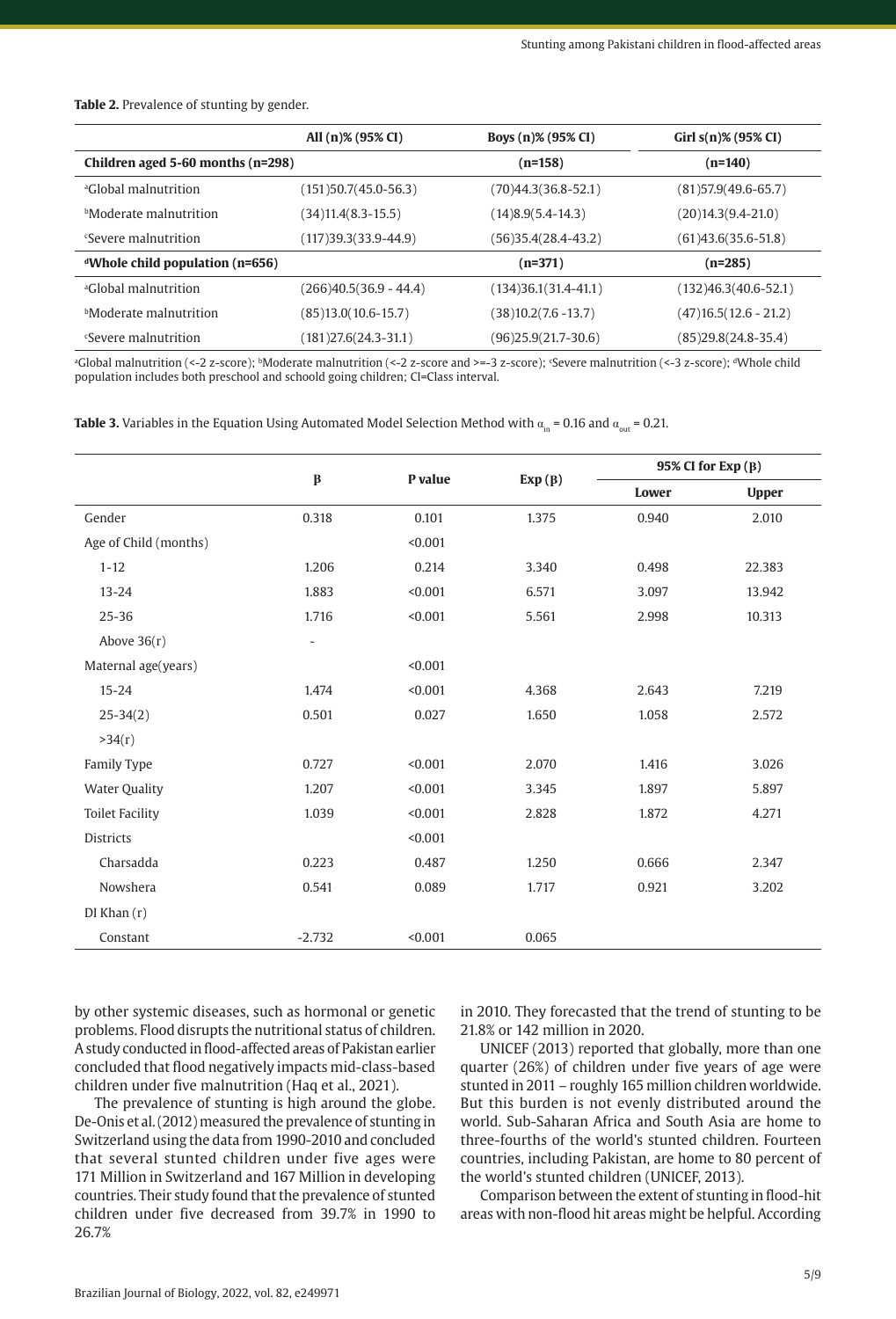to the 2018 National nutrition survey of Pakistan, 4 out of 10 under-five years' children were stunted. The prevalence of stunting is 40.2%, with 12 million stunted children in Pakistan (UNICEF, 2018). These figures are lower than our findings, where the prevalence of stunting based under 5 malnutrition is 50.7%. Due to the extent of the flood, the prevalence of stunting is much higher in flood-hit areas as compare to non-flood areas.

Stunting problem has been thoroughly studied in developing countries (Abdi et al., 2017; Aheto et al., 2015; Espo et al., 2002; Mosites et al., 2017). The determinants of stunting vary according to different researchers. According to Rayhan and Khan (2006), birth interval, size at birth, mother's body mass index at birth, and parent's education were the critical determinants for stunting. According to Som et al. (2007) in India, the significant factors were women education and household Condition Index. Moreover, they concluded that months of breastfeeding and birth order show an association with children's health status under five.

Teshome et al. (2009) stated that the significant factors for stunting were the sex of the child, child age, duration of breastfeeding, types of food, age of introduction of complementary feeding, and method of feeding. In Libya, the determinants of stunting according to young age<2 years, having less educated fathers, throwing garbage in the street, being a boy, filtered water, the father never/rarely play with the child, and low birth weight among under-five children (El Taguri et al., 2009). According to Ramos et al., the prevalence of low height was 10.9%. Mother's younger age and low level of education, the mother who had fewer than six prenatal consultations, lower socioeconomic status, and households that had more than one child younger than five years were the inverse factors for low height (Ramos et al., 2015). The reasons for stunting in flood-hit areas of Pakistan is not clear. Flood severely disrupt livelihood in low resource settings. Earlier, a study in India concluded that a long-lasting nutritional response due to floods should be considered to combat the consequences of malnutrition in children (Rodriguez-Llanes et al., 2016). Another study reported that the children who were younger than one year during the flood had a higher prevalence of stunting as compared to the control (Rodriguez-Llanes et al., 2011). Essential health, social services, and water and sanitation services disrupt and might worsen a child nutritional status (Rodriguez-Llanes et al., 2016). People of flood-hit regions are vulnerable to many diseases. As in the long run, these people have no livelihood, issues regarding food security, and high prices of commodities that might lead to stunting. The factors, as mentioned earlier, hinder the passage of adequate nutrition and proper health facility provision to the affected communities by flood in Pakistan.

There were certain limitations in the current study. As a cross-sectional study, the observational context of our research may not appropriately estimate the stunting problem. This study was only conducted in one region, which may not be generalized to other flood-hit areas. Our research applies to rural settings, as mostly flood occurs in rural areas. Follow-up studies might confirm the determinants of stunting in flood-hit areas. Nevertheless,

the current study is the first study that gave in-depth information regarding the stunting problems in flood-hit areas of Pakistan.

## *4.1. Implications for practice*

Reducing stunting could improve cognitive growth, decrease susceptibility to infection, minimise morbidity and mortality levels, and further reduce poverty (Vonaesch et al., 2017). In disasters such as flood, the detrimental consequences of the stunting problem could be even more on the population of children. Evidence-based education and care must be provided to the families in the flood-affected regions to reduce the stunting problem. The determinants of stunting should be targeted by making comprehensive policies regarding proper nutrition, livelihood, clean water, and sanitation facilities in flood-hit regions.

## **5. Conclusion**

In summary, age of the child, age of mother, family type, type quality of water, and toilet facility, are the significant factors contributing to stunting-based child malnutrition in the flood-affected areas of Pakistan. Our study also reveals that the prevalence of stunting is high in flood-affected areas as compared to the national data in a normal situation. Identification of key factors might be helpful for policymakers in designing comprehensive community-based programs for the reduction of stunting in flood-affected regions. These include community management of malnutrition, infant and young child feeding practices and micronutrients deficiency management programs in the targeted areas. Moreover, proper planning and preparedness for disasters might be the key elements to combat child stunting in flood-hit areas.

## **Acknowledgements**

The authors pay special thanks to the Director Nutrition Nuclear Institute for Food and Agriculture *(NIFA) Peshawar*, Pakistan, and the whole laboratory staff for their technical support.

This research project was financially supported by the Higher education commission (HEC) of Pakistan. The funder has no role in designing, writing and publishing of this manuscript.

#### **References**

- ABDI, M., NIBRET, E. and MUNSHEA, A., 2017. Prevalence of intestinal helminthic infections and malnutrition among schoolchildren of the Zegie Peninsula, northwestern Ethiopia. *Journal of Infection and Public Health*, vol. 10, no. 1, pp. 84-92. [http://dx.doi.org/10.1016/j.jiph.2016.02.009.](https://doi.org/10.1016/j.jiph.2016.02.009) [PMid:27026133.](https://www.ncbi.nlm.nih.gov/entrez/query.fcgi?cmd=Retrieve&db=PubMed&list_uids=27026133&dopt=Abstract)
- AHETO, J.M., KEEGAN, T.J., TAYLOR, B.M. and DIGGLE, P.J., 2015. Childhood malnutrition and its determinants among underfive children in Ghana. *Paediatric and Perinatal Epidemiology*, vol. 29, no. 6, pp. 552-561. [http://dx.doi.org/10.1111/ppe.12222](https://doi.org/10.1111/ppe.12222). [PMid:26332093.](https://www.ncbi.nlm.nih.gov/entrez/query.fcgi?cmd=Retrieve&db=PubMed&list_uids=26332093&dopt=Abstract)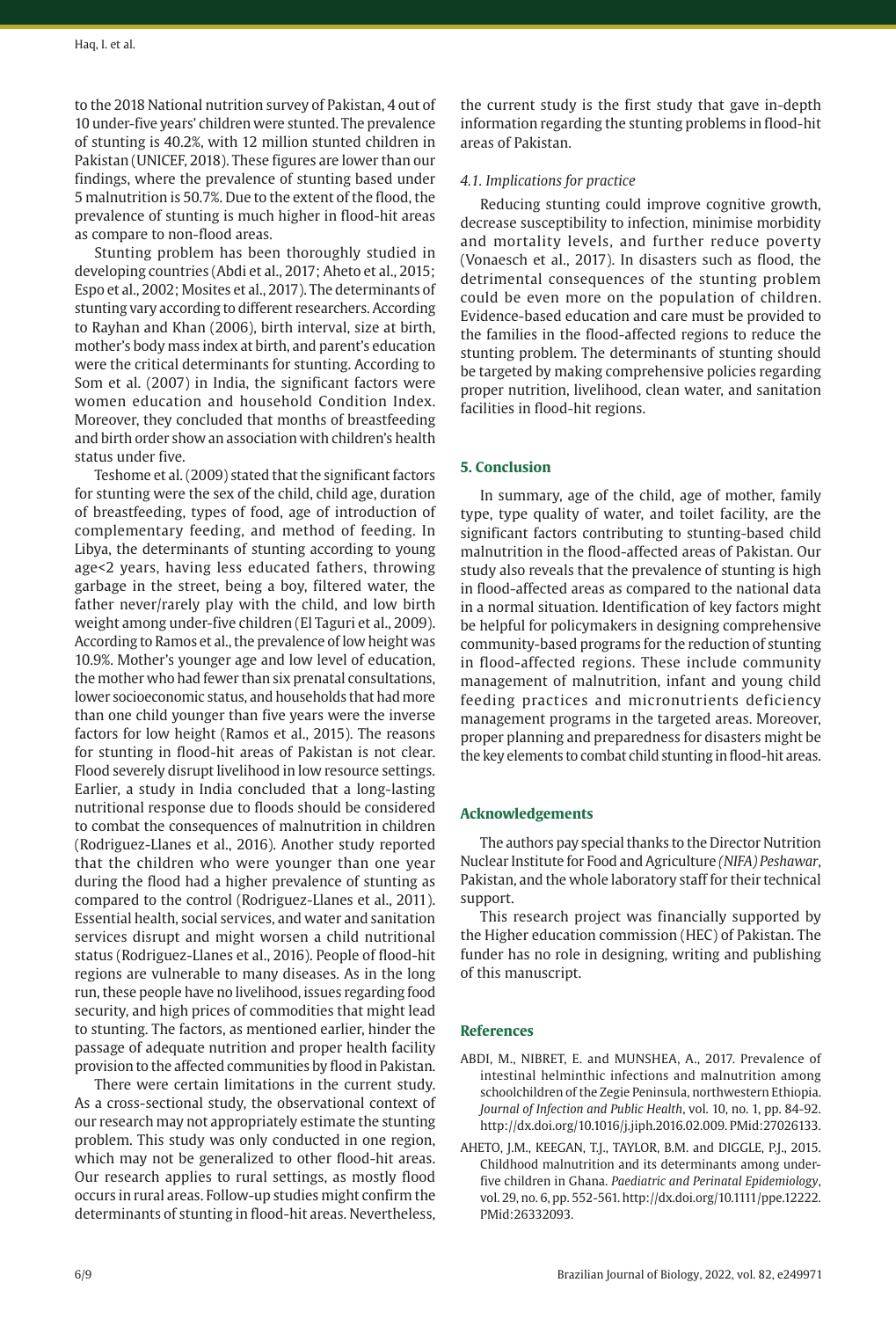- BHUTTA, Z.A., SOOFI, S.B., ZAIDI, S.S.H. and HABIB, A. (2011). *Pakistan national nutrition survey 2011.* Pakistan: UNICEF.
- CHEAH, W.L., MUDA, W.A. and ZAMH, Z.H., 2010. A structural equation model of the determinants of malnutrition among children in rural Kelantan, Malaysia. *Rural and Remote Health*, vol. 10, no. 1, pp. 1248. [PMid:20184392.](https://www.ncbi.nlm.nih.gov/entrez/query.fcgi?cmd=Retrieve&db=PubMed&list_uids=20184392&dopt=Abstract)
- CHIRWA, E. W. and NGALAWA, H. P., 2008. Determinants of child nutrition in Malawi. *The South African Journal of Economics*, vol. 76, no. 4, pp. 628-640. [http://dx.doi.org/10.1111/j.1813-](https://doi.org/10.1111/j.1813-6982.2008.00212.x) [6982.2008.00212.x](https://doi.org/10.1111/j.1813-6982.2008.00212.x).
- DAI, W., KAMINGA, A.C., TAN, H., WANG, J., LAI, Z., WU, X. and LIU, A., 2017. Long-term psychological outcomes of flood survivors of hard-hit areas of the 1998 Dongting Lake flood in China: prevalence and risk factors. *PLoS One*, vol. 12, no. 2, e0171557. [http://dx.doi.org/10.1371/journal.pone.0171557](https://doi.org/10.1371/journal.pone.0171557). [PMid:28170427.](https://www.ncbi.nlm.nih.gov/entrez/query.fcgi?cmd=Retrieve&db=PubMed&list_uids=28170427&dopt=Abstract)
- DANG, S., YAN, H. and WANG, D., 2014. Implication of World Health Organization growth standards on estimation of malnutrition in young Chinese children: two examples from rural western China and the Tibet region. *Journal of Child Health Care*, vol. 18, no. 4, pp. 358-368. [http://dx.doi.org/10.1177/1367493513496669](https://doi.org/10.1177/1367493513496669). [PMid:23908371.](https://www.ncbi.nlm.nih.gov/entrez/query.fcgi?cmd=Retrieve&db=PubMed&list_uids=23908371&dopt=Abstract)
- DE-ONIS, M., BLÖSSNER, M. and BORGHI, E., 2012. Prevalence and trends of stunting among preschool children, 1990-2020. *Public Health Nutrition*, vol. 15, no. 1, pp. 142-148[. PMid:21752311.](https://www.ncbi.nlm.nih.gov/entrez/query.fcgi?cmd=Retrieve&db=PubMed&list_uids=21752311&dopt=Abstract)
- EL TAGURI, A., BETILMAL, I., MAHMUD, S.M., MONEM AHMED, A., GOULET, O., GALAN, P. and HERCBERG, S., 2009. Risk factors for stunting among under-fives in Libya. *Public Health Nutrition*, vol. 12, no. 8, pp. 1141-1149. [http://dx.doi.org/10.1017/](https://doi.org/10.1017/S1368980008003716) [S1368980008003716](https://doi.org/10.1017/S1368980008003716)[. PMid:18789172.](https://www.ncbi.nlm.nih.gov/entrez/query.fcgi?cmd=Retrieve&db=PubMed&list_uids=18789172&dopt=Abstract)
- ESPO, M., KULMALA, T., MALETA, K., CULLINAN, T., SALIN, M.L. and ASHORN, P., 2002. Determinants of linear growth and predictors of severe stunting during infancy in rural Malawi. *Acta Paediatrica*, vol. 91, no. 12, pp. 1364-1370. [http://dx.doi.](https://doi.org/10.1111/j.1651-2227.2002.tb02835.x) [org/10.1111/j.1651-2227.2002.tb02835.x](https://doi.org/10.1111/j.1651-2227.2002.tb02835.x)[. PMid:12578296.](https://www.ncbi.nlm.nih.gov/entrez/query.fcgi?cmd=Retrieve&db=PubMed&list_uids=12578296&dopt=Abstract)
- EVANS, A. and BASSANI, D., 2018. Trends and determinants of childhood malnutrition in Haiti pre-and post-the earthquake. *Pediatrics*, vol. 142, pp. 533.
- GBOGBO, F. and THONNEAU, P., 2019. Evaluation of growth monitoring activity in Yopougon-Est Health District (Abidjan, Côte d'Ivoire). *European Journal of Public Health*, vol. 29, suppl. 4. [https://doi.org/10.1093/eurpub/ckz186.270.](https://doi.org/10.1093/eurpub/ckz186.270)
- HAQ, I., ASRA, M., TIAN, Q., AHMED, B., KHAN, N., IJAZ AHMAD, M., JI, C. and LUO, J., 2020. Association of infant and child feeding index with undernutrition in children aged 6-59 months: a cross-sectional study in the Maldives. *The American Journal of Tropical Medicine and Hygiene*, vol. 103, no. 1, pp. 515-519. [http://dx.doi.org/10.4269/ajtmh.19-0972](https://doi.org/10.4269/ajtmh.19-0972)[. PMid:32431274.](https://www.ncbi.nlm.nih.gov/entrez/query.fcgi?cmd=Retrieve&db=PubMed&list_uids=32431274&dopt=Abstract)
- HAQ, I., MEHMOOD, Z., KHAN, N., KHAN, M.N., ISRAR, M., ALI KHAN, E., NISAR, M., AHMAD, M.I. and ALI, M., 2021. Risk factors of mid-upper arm circumference (MUAC) based child malnutrition in the flood-affected areas of Pakistan: A cross-sectional study. *Ecology of Food and Nutrition*, pp. 1-17. [http://dx.doi.org/10.10](https://doi.org/10.1080/03670244.2021.1872024) [80/03670244.2021.1872024](https://doi.org/10.1080/03670244.2021.1872024). [PMid:33472422.](https://www.ncbi.nlm.nih.gov/entrez/query.fcgi?cmd=Retrieve&db=PubMed&list_uids=33472422&dopt=Abstract)
- HONG, R., 2007. Effect of economic inequality on chronic childhood undernutrition in Ghana. *Public Health Nutrition*, vol. 10, no. 4, pp. 371-378. [http://dx.doi.org/10.1017/S1368980007226035](https://doi.org/10.1017/S1368980007226035). [PMid:17362533.](https://www.ncbi.nlm.nih.gov/entrez/query.fcgi?cmd=Retrieve&db=PubMed&list_uids=17362533&dopt=Abstract)
- JASPARS, S. and YOUNG, H., 1995. Malnutrition and poverty in the early stages of famine: north Darfur, 1988-90. *Disasters*, vol. 19, no. 3, pp. 198-215. [http://dx.doi.org/10.1111/j.1467-7717.1995.](https://doi.org/10.1111/j.1467-7717.1995.tb00340.x) [tb00340.x.](https://doi.org/10.1111/j.1467-7717.1995.tb00340.x) [PMid:7552110.](https://www.ncbi.nlm.nih.gov/entrez/query.fcgi?cmd=Retrieve&db=PubMed&list_uids=7552110&dopt=Abstract)
- MAGNANI, R. (1999). *Sampling guide.* Arlington: IMPACT Food Security and Nutrition Monitoring Project.
- MAHMOOOD, Z. and SALZMAN, P., 2016. Improved resampling technique for the choice of stopping criterion and model selection in stepwise logistic regression. *Pakistan Journal of Statistics*, vol. 32, no. 1, pp. 21-36.
- MONTEIRO, C.A., BENICIO, M.H., CONDE, W.L., KONNO, S., LOVADINO, A.L., BARROS, A.J. and VICTORA, C.G., 2010. Narrowing socioeconomic inequality in child stunting: the Brazilian experience, 1974-2007. *Bulletin of the World Health Organization*, vol. 88, no. 4, pp. 305-311. [http://dx.doi.](https://doi.org/10.2471/BLT.09.069195) [org/10.2471/BLT.09.069195](https://doi.org/10.2471/BLT.09.069195)[. PMid:20431795.](https://www.ncbi.nlm.nih.gov/entrez/query.fcgi?cmd=Retrieve&db=PubMed&list_uids=20431795&dopt=Abstract)
- MOSITES, E., DAWSON-HAHN, E., WALSON, J., ROWHANI-RAHBAR, A. and NEUHOUSER, M.L., 2017. Piecing together the stunting puzzle: a framework for attributable factors of child stunting. *Paediatrics and International Child Health*, vol. 37, no. 3, pp. 158-165. [http://dx.doi.org/10.1080/20469047.2016.1230952](https://doi.org/10.1080/20469047.2016.1230952) [. PMid:27680199.](https://www.ncbi.nlm.nih.gov/entrez/query.fcgi?cmd=Retrieve&db=PubMed&list_uids=27680199&dopt=Abstract)
- NATIONAL DISASTER MANAGEMENT AUTHORITY NDMA, 2011 [viewed 14 June 2021]. *Annual report* [online]. Islamabad. Available from: http://www.ndma.gov.pk/publications/ AR2011.pdf
- RAMOS, C.V., DUMITH, S.C. and CESAR, J.A., 2015. Prevalence and factors associated with stunting and excess weight in children aged 0-5 years from the Brazilian semi-arid region. *Jornal de Pediatria*, vol. 91, no. 2, pp. 175-182. [http://dx.doi.org/10.1016/j.](https://doi.org/10.1016/j.jped.2014.07.005) [jped.2014.07.005.](https://doi.org/10.1016/j.jped.2014.07.005) [PMid:25449789.](https://www.ncbi.nlm.nih.gov/entrez/query.fcgi?cmd=Retrieve&db=PubMed&list_uids=25449789&dopt=Abstract)
- RAYHAN, M. I. and KHAN, M. S. H., 2006. Factors causing malnutrition among under five children in Bangladesh. *Pakistan Journal of Nutrition*, vol. 5, no. 6, pp. 558-562. [http://dx.doi.org/10.3923/](https://doi.org/10.3923/pjn.2006.558.562) [pjn.2006.558.562.](https://doi.org/10.3923/pjn.2006.558.562)
- RODRIGUEZ-LLANES, J.M., RANJAN-DASH, S., DEGOMME, O., MUKHOPADHYAY, A. and GUHA-SAPIR, D., 2011. Child malnutrition and recurrent flooding in rural eastern India: a community-based survey. *BMJ Open*, vol. 1, no. 2, pp. e000109. [http://dx.doi.org/10.1136/bmjopen-2011-000109](https://doi.org/10.1136/bmjopen-2011-000109). [PMid:22080535.](https://www.ncbi.nlm.nih.gov/entrez/query.fcgi?cmd=Retrieve&db=PubMed&list_uids=22080535&dopt=Abstract)
- RODRIGUEZ-LLANES, J.M., RANJAN-DASH, S., MUKHOPADHYAY, A. and GUHA-SAPIR, D., 2016. Flood-exposure is Associated with higher prevalence of child undernutrition in rural Eastern India. *International Journal of Environmental Research and Public Health*, vol. 13, no. 2, pp. 210. [http://dx.doi.org/10.3390/](https://doi.org/10.3390/ijerph13020210) [ijerph13020210.](https://doi.org/10.3390/ijerph13020210) [PMid:26861372.](https://www.ncbi.nlm.nih.gov/entrez/query.fcgi?cmd=Retrieve&db=PubMed&list_uids=26861372&dopt=Abstract)
- SAEED, Q., SHAH, N., INAM, S. and SHAFIQUE, K., 2017. Maternal depressive symptoms and child nutritional status: A crosssectional study in socially disadvantaged Pakistani community. *Journal of Child Health Care*, vol. 21, no. 3, pp. 331-342. [http://](https://doi.org/10.1177/1367493517721063) [dx.doi.org/10.1177/1367493517721063](https://doi.org/10.1177/1367493517721063)[. PMid:29119823.](https://www.ncbi.nlm.nih.gov/entrez/query.fcgi?cmd=Retrieve&db=PubMed&list_uids=29119823&dopt=Abstract)
- SCHRIJNER, S. and SMITS, J., 2018. Grandparents and children's stunting in sub-Saharan Africa. *Social Science & Medicine*, vol. 205, pp. 90-98. [http://dx.doi.org/10.1016/j.socscimed.2018.03.037](https://doi.org/10.1016/j.socscimed.2018.03.037). [PMid:29677583.](https://www.ncbi.nlm.nih.gov/entrez/query.fcgi?cmd=Retrieve&db=PubMed&list_uids=29677583&dopt=Abstract)
- SHINSUGI, C., MATSUMURA, M., KARAMA, M., TANAKA, J., CHANGOMA, M. and KANEKO, S.J.B., 2015. Factors associated with stunting among children according to the level of food insecurity in the household: a cross-sectional study in a rural community of Southeastern Kenya. *BMC Public Health*, vol. 15, no. 1, pp. 441. [http://dx.doi.org/10.1186/s12889-015-1802-6](https://doi.org/10.1186/s12889-015-1802-6). [PMid:25924925.](https://www.ncbi.nlm.nih.gov/entrez/query.fcgi?cmd=Retrieve&db=PubMed&list_uids=25924925&dopt=Abstract)
- SOM, S., PAL, M. and BHARATI, P., 2007. Role of individual and household level factors on stunting: a comparative study in three Indian states. *Annals of Human Biology*, vol. 34, no. 6, pp. 632-646. [http://dx.doi.org/10.1080/03014460701671772](https://doi.org/10.1080/03014460701671772). [PMid:18092207.](https://www.ncbi.nlm.nih.gov/entrez/query.fcgi?cmd=Retrieve&db=PubMed&list_uids=18092207&dopt=Abstract)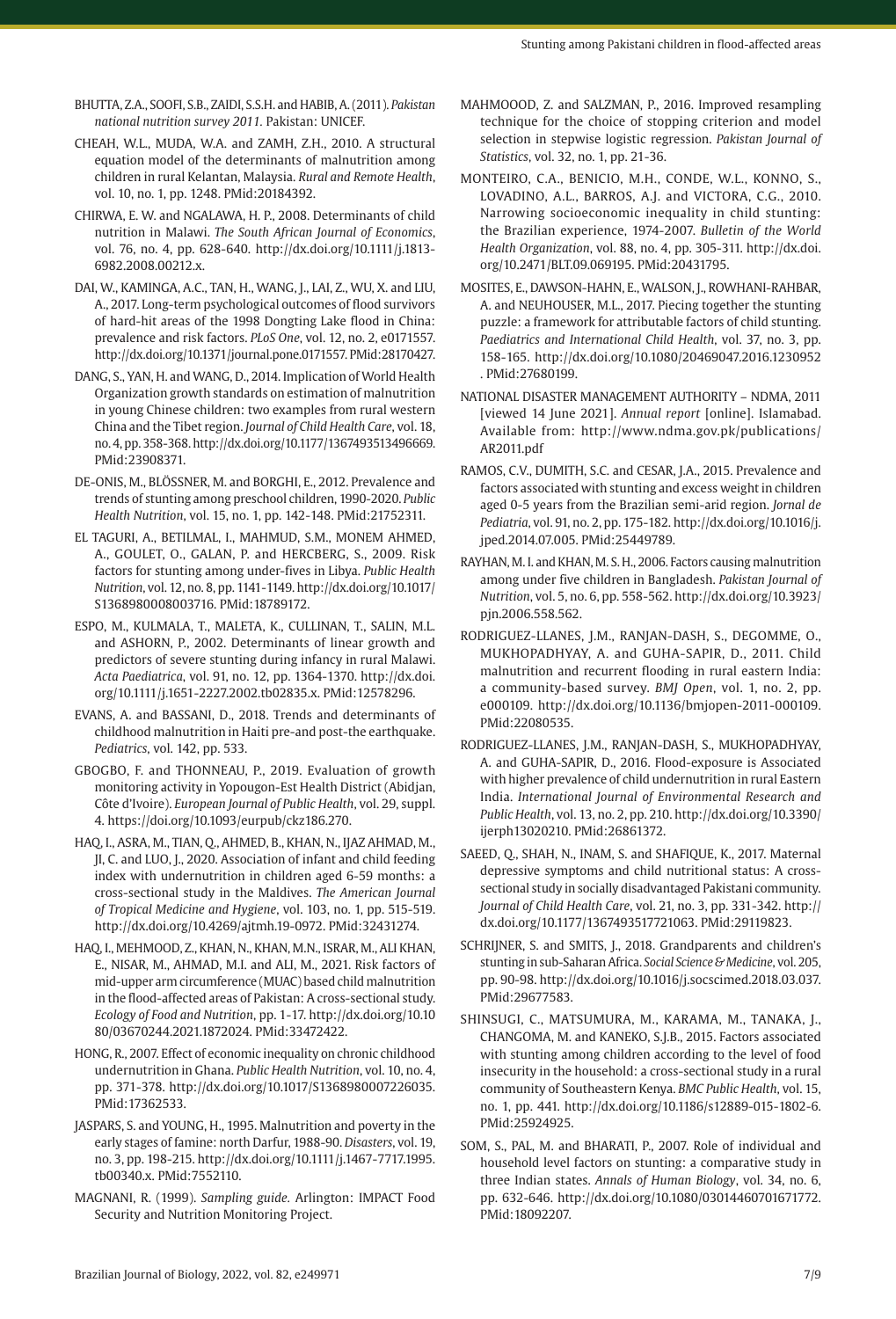- SOUGANIDIS, E., 2012. The relevance of micronutrients to the prevention of stunting. *Sight and Life*, vol. 26, no. 2, pp. 10-18.
- STEVENS, G.A., FINUCANE, M.M., PACIOREK, C.J., FLAXMAN, S.R., WHITE, R.A., DONNER, A.J. and EZZATI, M., 2012. Trends in mild, moderate, and severe stunting and underweight, and progress towards MDG 1 in 141 developing countries: a systematic analysis of population representative data. *Lancet*, vol. 380, no. 9844, pp. 824-834. [http://dx.doi.org/10.1016/](https://doi.org/10.1016/S0140-6736(12)60647-3) [S0140-6736\(12\)60647-3](https://doi.org/10.1016/S0140-6736(12)60647-3)[. PMid:22770478.](https://www.ncbi.nlm.nih.gov/entrez/query.fcgi?cmd=Retrieve&db=PubMed&list_uids=22770478&dopt=Abstract)
- TESHOME, B., KOGI-MAKAU, W., GETAHUN, Z. and TAYE, G., 2009. Magnitude and determinants of stunting in children underfive years of age in food surplus region of Ethiopia: the case of West Gojam Zone. *The Ethiopian Journal of Health Development*, vol. 23, no. 2, pp. 98-106.
- UNITED NATIONS INTERNATIONAL CHILDREN'S EMERGENCY FUND – UNICEF, 2013 [viewed 14 June 2021]. *The state of the world's children 2013: children with disabilities* [online]. New York: UNICEF. Available from: https://www.unicef.org/ publications/index\_69379.html
- UNITED NATIONS INTERNATIONAL CHILDREN'S EMERGENCY FUND – UNICEF, 2018 [viewed 14 June 2021]. *National nutrition survey 2018: key findings report* [online]. New York: UNICEF. Available from: https://www.unicef.org/pakistan/reports/ national-nutrition-survey-2018-key-findings-report
- VAN GRIENSVEN, F., CHAKKRABAND, M.L., THIENKRUA, W., PENGJUNTR, W., LOPES CARDOZO, B., TANTIPIWATANASKUL, P., MOCK, P.A., EKASSAWIN, S., VARANGRAT, A., GOTWAY, C., SABIN,

M. and TAPPERO, J.W., 2006. Mental health problems among adults in tsunami-affected areas in southern Thailand. *Journal of the American Medical Association*, vol. 296, no. 5, pp. 537-548. [http://dx.doi.org/10.1001/jama.296.5.537](https://doi.org/10.1001/jama.296.5.537)[. PMid:16882960.](https://www.ncbi.nlm.nih.gov/entrez/query.fcgi?cmd=Retrieve&db=PubMed&list_uids=16882960&dopt=Abstract)

- VONAESCH, P., TONDEUR, L., BREUREC, S., BATA, P., NGUYEN, L.B.L., FRANK, T., FARRA, A., RAFAÏ, C., GILES-VERNICK, T., GODY, J.C., GOUANDJIKA-VASILACHE, I., SANSONETTI, P. and VRAY, M., 2017. Factors associated with stunting in healthy children aged 5 years and less living in Bangui (RCA). *PLoS One*, vol. 12, no. 8, e0182363. [http://dx.doi.org/10.1371/journal.pone.0182363](https://doi.org/10.1371/journal.pone.0182363). [PMid:28796794.](https://www.ncbi.nlm.nih.gov/entrez/query.fcgi?cmd=Retrieve&db=PubMed&list_uids=28796794&dopt=Abstract)
- WANG, X., HÖJER, B., GUO, S., LUO, S., ZHOU, W. and WANG, Y., 2009. Stunting and 'overweight'in the WHO Child Growth Standards: malnutrition among children in a poor area of China. *Public Health Nutrition*, vol. 12, no. 11, pp. 1991-1998. [http://dx.doi.](https://doi.org/10.1017/S1368980009990796) [org/10.1017/S1368980009990796](https://doi.org/10.1017/S1368980009990796). [PMid:19656437.](https://www.ncbi.nlm.nih.gov/entrez/query.fcgi?cmd=Retrieve&db=PubMed&list_uids=19656437&dopt=Abstract)
- WORLD HEALTH ORGANIZATION WHO, 2002. *The WHO child growth standards.* Geneva: WHO.
- WORLD HEALTH ORGANIZATION WHO, 2007 [viewed 14 June 2021]. *Growth reference 5-19 years* [online]. Geneva: WHO. Available from: https://www.who.int/growthref/who2007\_ height\_for\_age/en/
- ZULFIQAR BHUTTA, H.G., 2012 [viewed 14 June 2021]. *Why is stunting rising in Pakistan and what to do about it?* [online]. Available from: http://www.developmenthorizons.com/2012/08/whyis-stunting-rising-in-pakistan-and.html